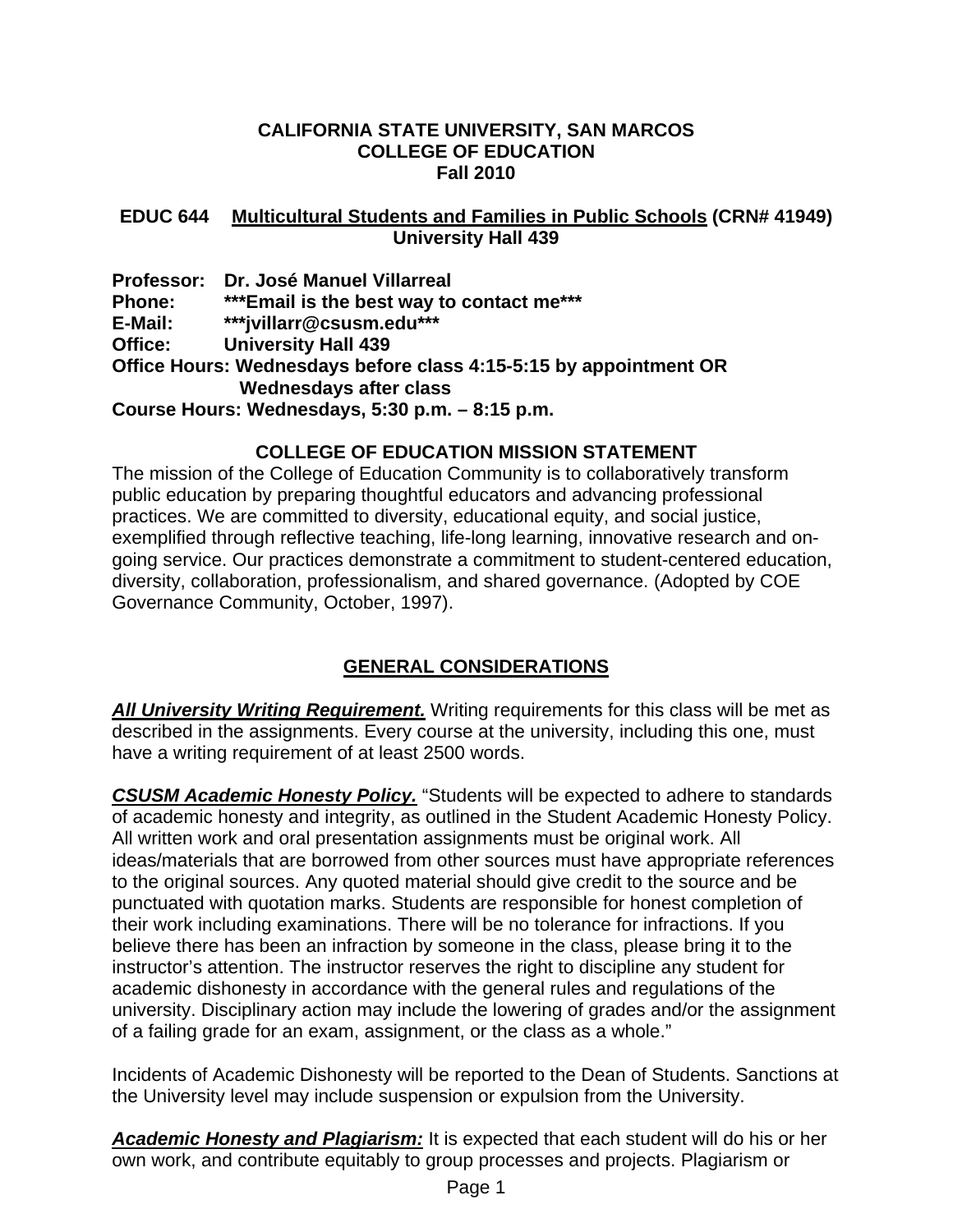cheating is unacceptable under any circumstances. If you are in doubt about whether your work is paraphrased or plagiarized see the Plagiarism Prevention for Students website <http://library.csusm.edu/plagiarism/index.html>. If there is any question about academic honesty, consult the University Catalog.

**Ability:** Every student has the right to an equitable education and appropriate accommodations. Students having differing ability (mobility, sight, hearing, documented learning challenges, first language/English as a second language) are requested to contact the professor at the earliest opportunity. Every effort will be made to accommodate special needs. Students are reminded of the availability of Disabled Student Services, the Writing Center, technology assistance in the computer labs, and other student support services available as part of appropriate accommodations for special needs students. Students may be required to use the Writing Center or similar resource for all written assignments, based on performance on the first writing assignment.

*Students with Disabilities Requiring Reasonable Accommodations.* Students are approved for services through the Disabled Student Services Office (DSS). This office is located in Craven Hall 5205, and can be contacted by phone at (760) 750-4905, or TTY (760) 750-4909. Students authorized by DSS to receive reasonable accommodations should meet with their instructor at the earliest opportunity.

*Appeals:* Every student has the right to appeal grades, or appeal for redress of grievances incurred in the context of any course. Disputes may be resolved informally with the professor, or through the formal appeal process. For the latter, consult Dr. Patricia Prado-Olmos, Associate Dean, College of Education.

# **Electronic Communication Protocol:**

Electronic correspondence is a part of your professional interactions. If you need to contact the instructor, e-mail is often the easiest way to do so. It is my intention to respond to all received e-mails in a timely manner. E-mail and on-line discussions are a very specific form of communication, with their own nuances and etiquette. Because email is convenient and is used for both personal and professional purposes, you should be mindful of courtesies and limitations with regard to professional e-mail. You should not expect immediate responses to e-mail at any time, especially to queries posted on weekends and holidays, late at night, or early in the morning.

Reading and responding to e-mail takes a great deal of time. Often the response is more involved and complicated than can be adequately conveyed in e-mail form. If you have a multifaceted question or issue, it would probably be best to have a verbal discussion face to face or on the phone. E-mail sent in all upper case (or lower case) letters, major typos, slang, salutations that are very personal, etc. often communicate more than the sender originally intended. With that said, please be mindful of all e-mail and on-line discussion messages you send to your colleagues, to faculty members in the College of Education, or to persons within the greater educational community. All electronic messages should be crafted with professionalism and care. Things to consider:

• Would I say in person or on the phone what this electronic message specifically says?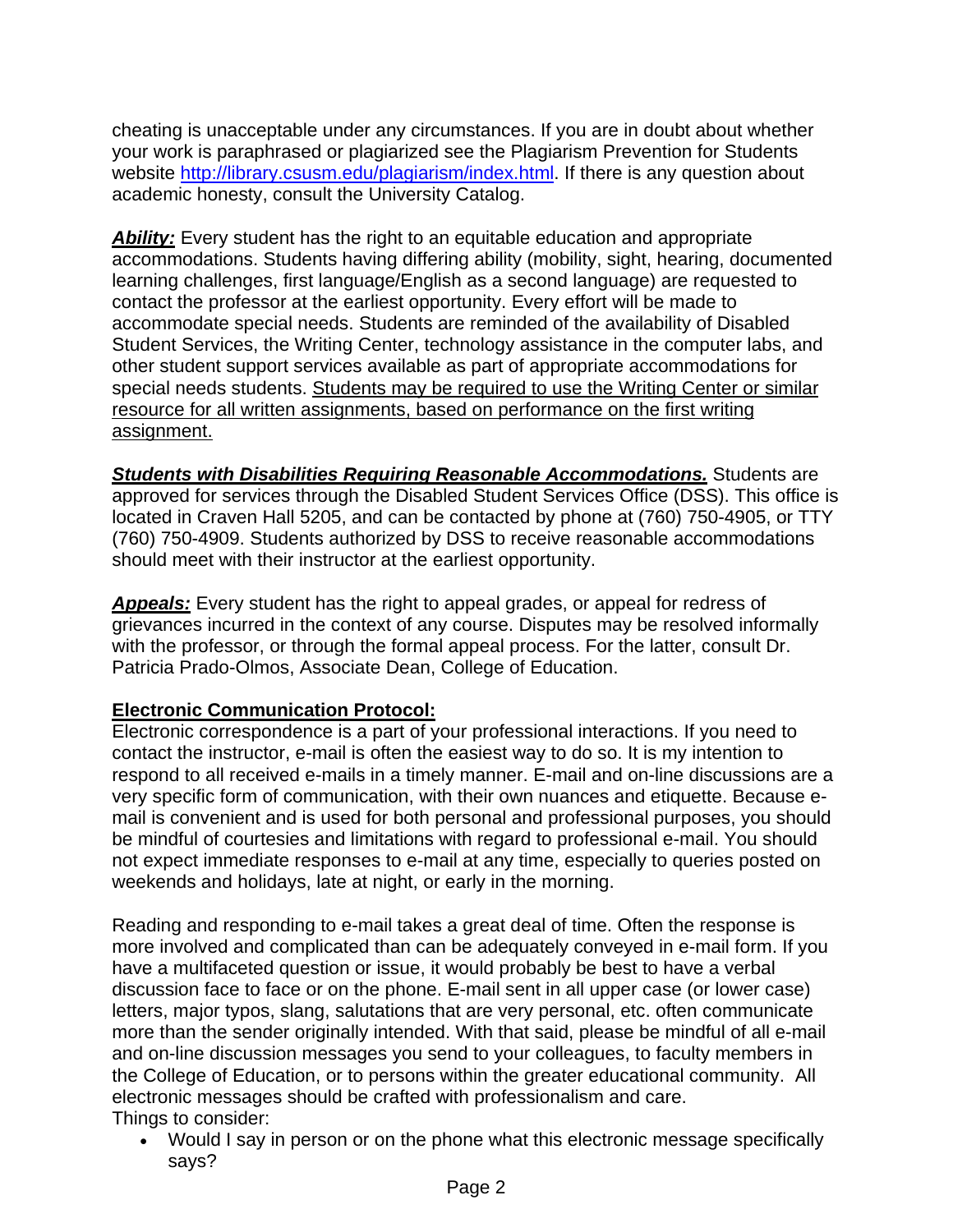- How could this message be misconstrued?
- Can this message wait until I see the recipient in person?
- Does this message represent my highest self?

• Am I sending this electronic message to avoid a face-to-face conversation?

Most importantly, if there is ever a concern with an electronic message sent to you, please talk with the author in person in order to correct any confusion.

## **ATTENDANCE POLICY**

The Governance Community of the College of Education adopted the following policy on 12/19/1997:

 Due to the dynamic and interactive nature of courses in the College of Education, all students are expected to attend all classes and participate actively. **At a minimum, students must attend more than 80% of class time, or s/he may not receive a passing grade** for the course at the discretion of the instructor. Individual instructors may adopt more stringent attendance requirements. Should the student have extenuating circumstances, s/he should contact the instructor as soon as possible. This course deals with complex material processed in a variety of ways. Structured interactions, group processes, oral presentations, guided discussion of readings, and self-disclosure exercises are the norm. Given the fast-paced and highly interactive nature of the course, and given that teaching and learning is difficult (if not impossible) without regular attendance and full engagement in class, the above College Policy is amplified as follows:

Your attendance and participation are basic to your learning and my evaluation of your learning in this class. You are expected to establish appropriate personal, academic and career priorities to facilitate said attendance and participation in this class.

 \*Your grade will be negatively affected by absences and positively affected by regular attendance. **You will lose 10 points for each tardy or early departure, and 50 points for each absence, explained or unexplained.** One absence may be made up with approval.

 \*\*Illness and emergency circumstances will be negotiated on a case-by-case basis.

These measures are intended to encourage responsibility for one's own learning in a democratic, collaborative and reciprocal-learning environment.

# **Grading**

| $94 - 100 = A$ ;  | $80 - 83 = B$   |
|-------------------|-----------------|
| $90 - 93 = A -$ ; | $77 - 79 = C +$ |
| $87 - 89 = B +$ ; | $73 - 76 = C$   |
| $84 - 86 = B$ ;   | $70 - 73 = C -$ |

*Grading Emphasis*: Each written assignment will be graded approximately 80% on content and writing (detail, logic, synthesis of information, depth of analysis, etc.), and up to 20% on mechanics (grammar, syntax, spelling, format, uniformity of citation, etc.). You are expected to write at or above the minimum competency level for writing. All citations need to use APA format.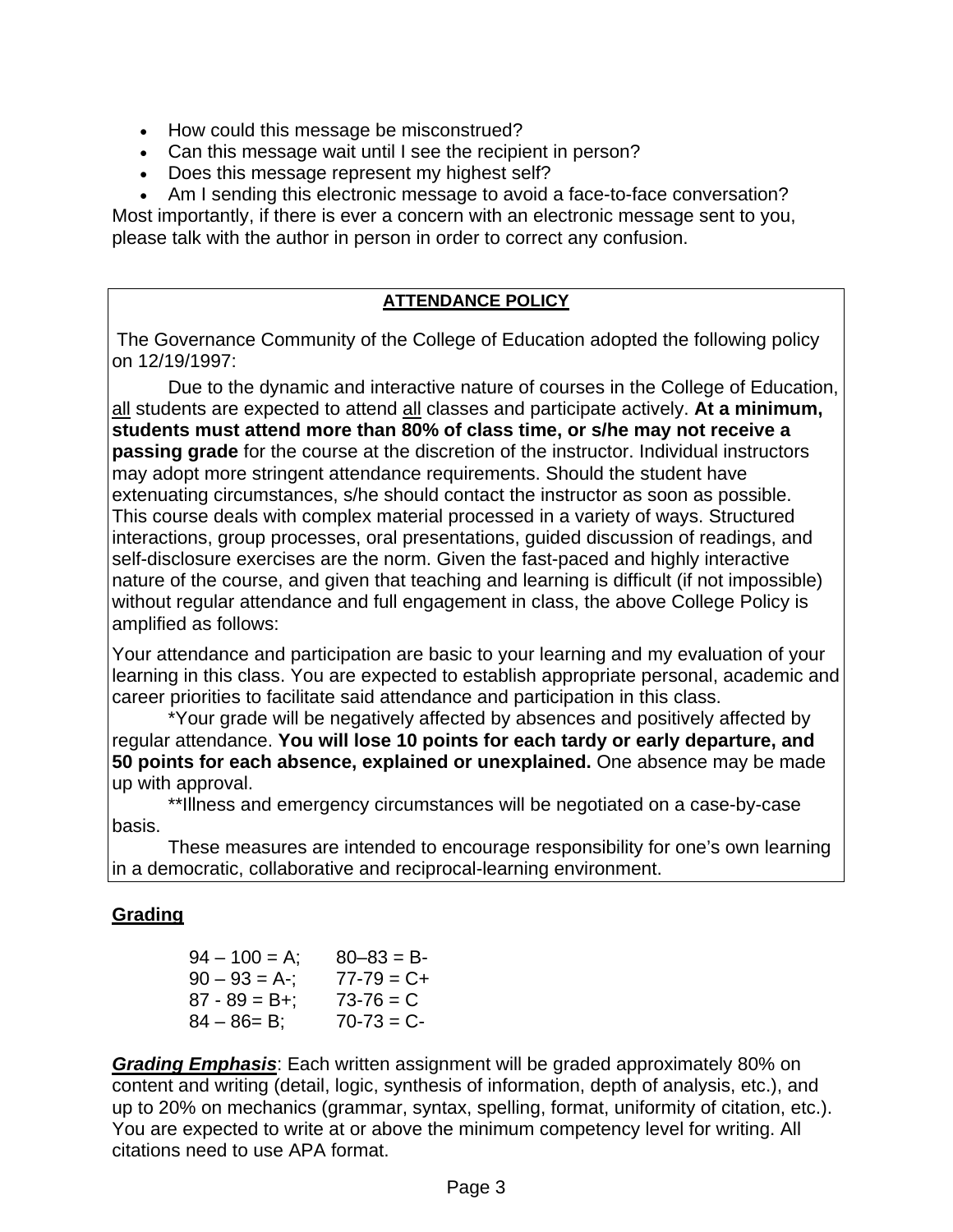## COURSE DESCRIPTION

This course examines topics that allow students to increase their level of awareness, knowledge and skills that will render them effective teachers with culturally diverse students and families. Students will understand how families function and interact with schools. We will consider how mainstream society defines / describes families and the ways families define and describe themselves. We will consider specific ethnic groups as well as interracial families, and inter-ethnic and intra-ethnic relations.

## **COURSE OBJECTIVES**

The objectives of this course are as follows:

- Examine the meaning of home-school connections in a Multicultural Society through the lens of a theoretical framework and application for families and students with various backgrounds.
- Understand and develop empathy for students and families different from your own.
- Apply real world analysis of data on the concept of the Achievement Gap and how the home-school connections may explain such student outcomes.
- Examine critically how teachers, classrooms, and schools can meet the needs of students and parents.
- Create a portfolio of strategies built on knowledge, awareness and skills for developing partnerships with diverse families successfully.
- Establish a role of "agent of change" in local schools that directly increases access and understanding of diverse learning communities.

# **COURSE REQUIREMENTS**

#### **Required Texts**

Dantas, M.L. & Manyak, P.C. (2009). Home-School Connections in a Multicultural Society Learning From and With Culturally and Linguistically Diverse Families. New York: Routledge. ISBN-10: 0415997577

Moodle: Other articles selected by instructor.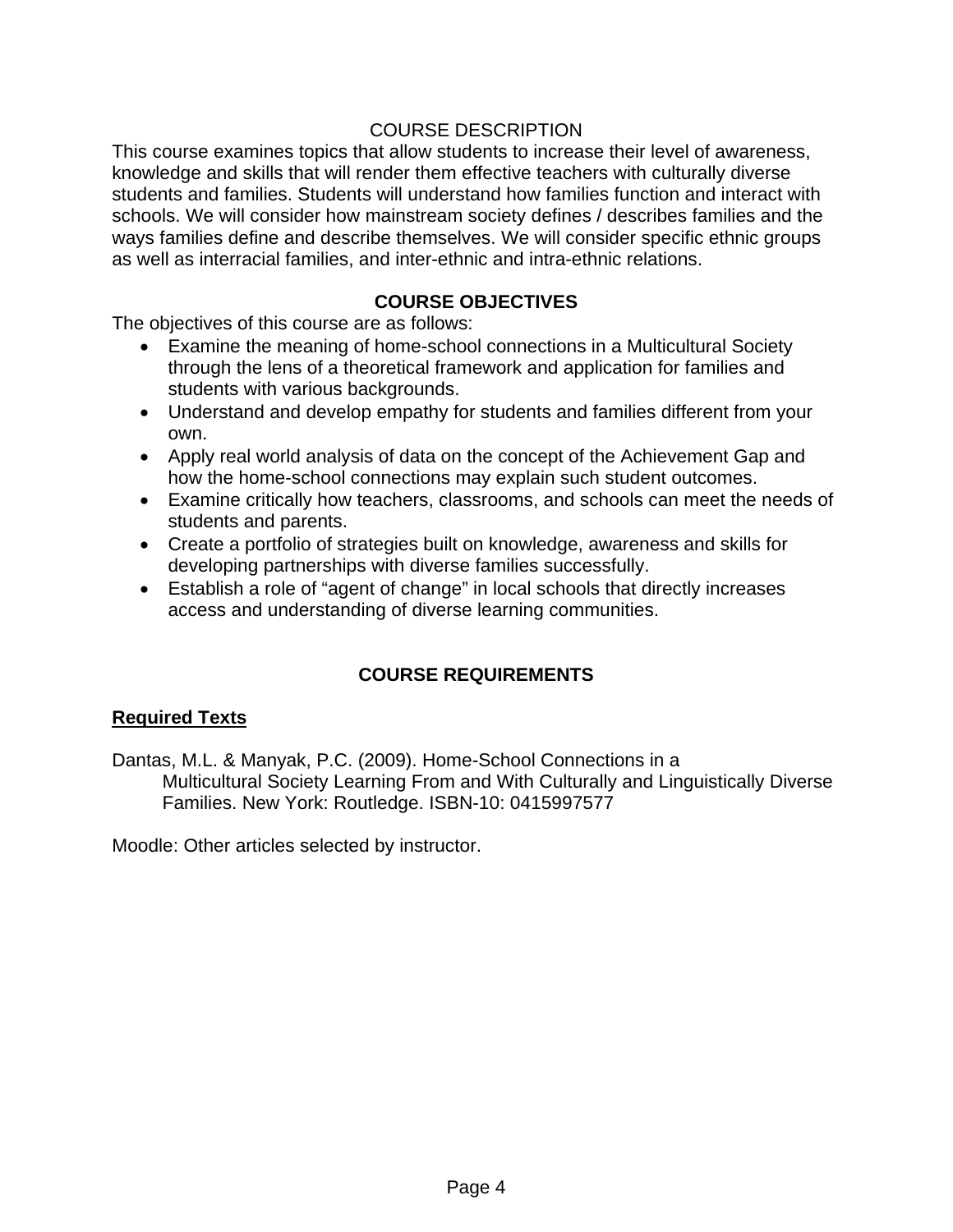## **Assignments**

All students are expected to participate in class activities and demonstrate reflective learning. It is important that students are well prepared for course sessions by completing the readings and assignments scheduled BEFORE each class session.

All assignments are to be submitted on the due date. **Assignments not handed in on the due date will lose 10% of earned credit per day.** Assignments should be typed in 12-pt font, double-spaced, submitted electronically on Moodle AND in submitted in paper format in class.

- Attendance and Participation (In class & On-Line) **200 points**
- Culture Expert Assignment **200 points**
- Resource Review **200 points**
- Ethnographic interview or School Family Event **300 points**
- Reflections **100 points**

#### **Assignments**

*Note: Please note that all of your assignments will need to be submitted twice once electronically on Moodle, and once in person in paper format. All grading is done on the paper format.* 

#### **A. (Attendance and) Active Participation – both online (Moodle Discussion Board) and in class**

**Regular Preparation and Participation (200 points)**. This course is intended to be highly interactive and participatory with the expectation that students will be able to have deep conversations that matter about topics related to home-school connections in a multicultural society. As a class, we will establish norms in how we will communicate. The class will strive to establish and maintain an environment of open and honest conversations about issues related to multicultural families in schools. Of the grade, 25% earned in the class will depend on the degree to which students participate actively in class activities and conversations (both online and in class).

Students will post comments on readings. The postings may also include current issues as they relate to each session's topic on Moodle PRIOR TO each session. **Your comments need to directly quote, reflect on, and analyze your readings. In other words, your opinions and application statements need to be preceded by an explicit analysis of the text and response.**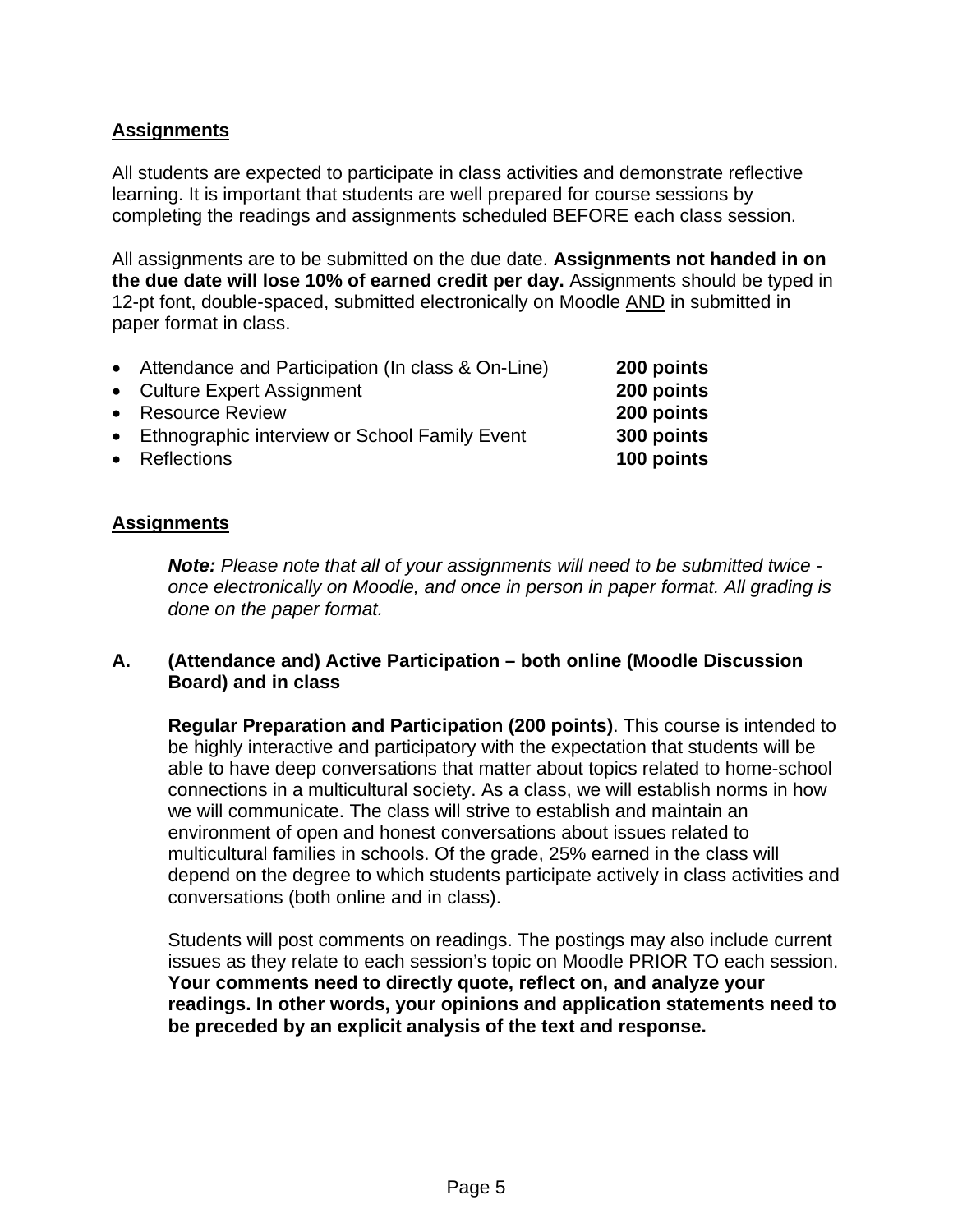# **B. Written Assignments and Presentations**

# **1. Culture Expert Assignment [Presentations] {SEE RUBRIC} – DUE SESSION 4, 5, 7, 8**

You may work in groups of up to 2 students (3 with approval) for this assignment*.*

Your group will be responsible for **presenting** one culture in a dynamic, interactive way to the class. Some presentation components may include a case study of a student and family (together), songs, poetry, traditional story, an audiovisual of the culture / language group, current community and school issues faced by this group, and considering the merits of a legal case that would involve the class in determining an equitable resolution of the case. IMPORTANT: Please be mindful of the distinction between cultural characteristics and be EXPLICIT in your work and presentations. For example, presenting a Chinese folktale is very different from presenting a story about a Chinese American experience. Each participant must present equally in preparation and presenting the material.

Each participant must **submit** to the instructor a written reflection the day of the presentation that includes but not limited to, the following: Research citations, original intention, purpose to convey to the audience and what did you learn?

# **2. Resource Review – Home-School Connections in American Schools [SUBMIT] DUE SESSION 10**

Research a current issue in education and/or society related to families that will likely have an impact on your educational practice. Choose a resource (articles, book, film, community center, community program, websites, other – see the SDCOE Parent Resource Guide on the SDCOE website or on Moodle Resources module for examples) you wish to review related to an issue of interest to you. Then, examine and analyze the resource to prepare and **submit** a 2 to 3-page (maximum) review and accompanying 5-slide (maximum) PowerPoint presentation, extrapolating social / personal implications for your own professional goals as an educator in a diverse society, as well as policy and legal considerations. Some issues you might consider are the legal rights of parents (e.g., program selection for parents of English Learners under Proposition 227 or the Categorical Program Monitoring process established by the State), and language and literacy resources for parents.

Your review should include the following:

- a) A discussion of the resource reviewed. (e.g., 2 articles or 1 book or 1 center or…)
- b) Why is this issue important?
- c) How does it relate to your passion about education?
- d) How can addressing this issue have a positive impact on education or society?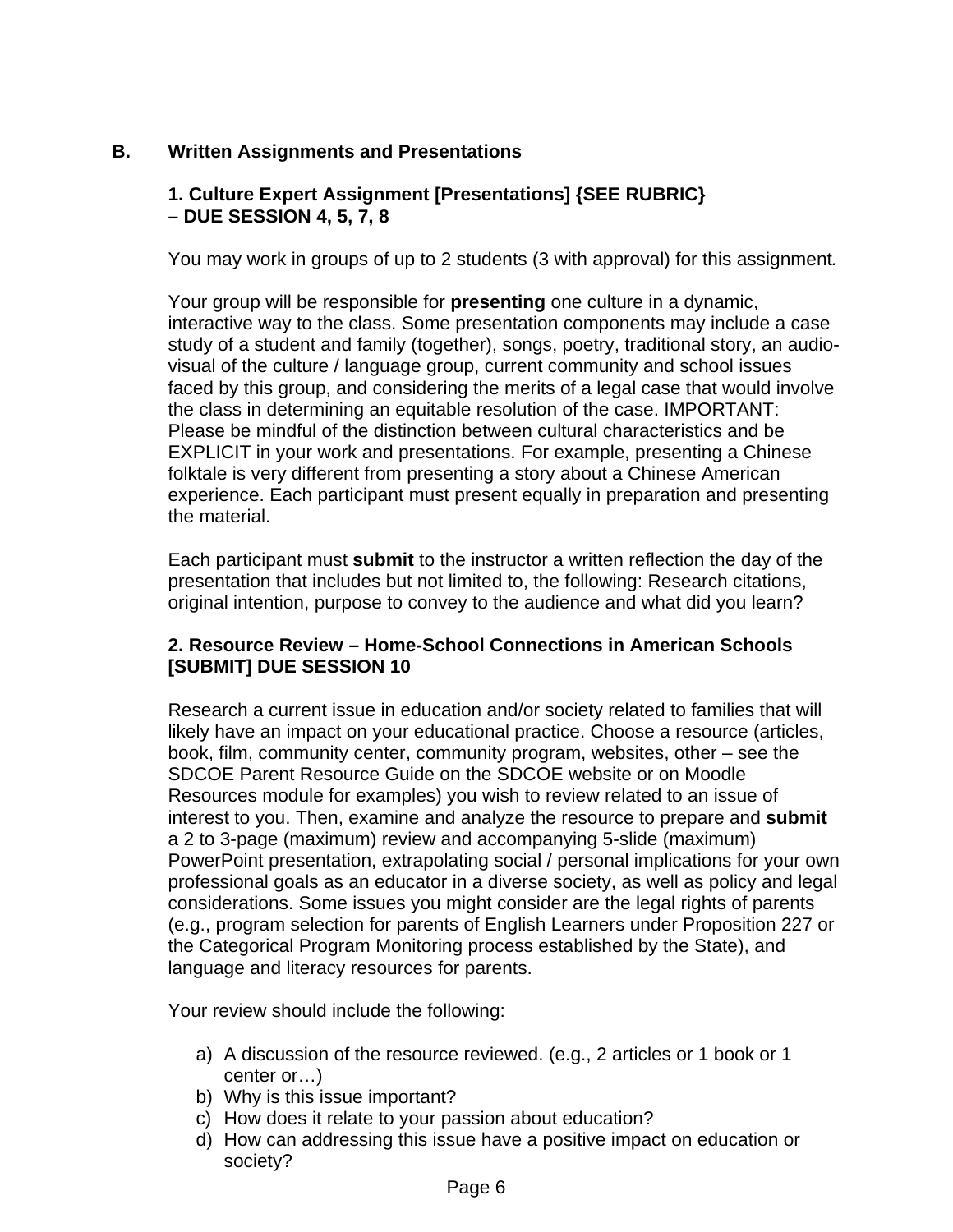- e) What might happen if schools do make changes to address the issue?
- f) What can you, as an educational leader, do to have an impact in transforming schools or society to address the issue?

## **3. Reflections on Essential Questions – DUE SESSION 5 & 12 [SUBMIT] {SEE RUBRIC} & Resource Reviews – DUE SESSION 4, 8 & 12 [POST]**

At the beginning of each class there will be an Essential Question which will be the base for your reflection as we begin each class. Class time will be provided to allow for reflection before and at the end of class. Please keep a composition book or journal with your reflections. I will ask to review them periodically during the class in order to establish progress in your reflections.

Throughout the semester, in Moodle, you must read at least three other reviews posted by your colleagues and **post** a brief reflection (1 – 2 paragraphs maximum) about each review. You must have posted a minimum of one by Sessions 4, 8 & 12. Reflections need to be uploaded and posted on Moodle under "Assignments" AND the "FORUMS.". In your reflections, please include the following for each:

a) How does this issue resonate with you?

b) Do you see a connection with the issue your colleague addressed and the issue you selected and examined?

c) What are your recommendations for making a difference or having an impact as it relates to this issue?

d) How can addressing this issue have a positive impact on education – on BOTH of the following groups: students, families and communities? For ALL students and society at large?

## **4. Ethnographic interview with a Principal or Assistant Principal [PRESENTATION] - DUE SESSION 10, 11, 12, 15**

You may work in groups of up to 4 students for either assignment*.*

In this assignment, you will conduct an interview of a Principal or Assistant Principal to discuss what has worked in building successful home-school connections. The purpose of the interview is to conduct an extensive analysis of the issues and topics discussed in class, and gain insight into how theory is placed into practice for educators.

To the degree possible, you should be able to identify if a home-school connection has been established and whether it is sustainable.

A digital video of the interview needs to be prepared and submitted (permission from the interviewee needs to be secured – see the permission form on Moodle / Resources). You will be responsible for compiling a portfolio that contains the following four components:

a) the interview questions and transcript of responses to the questions, b) a video (DVD),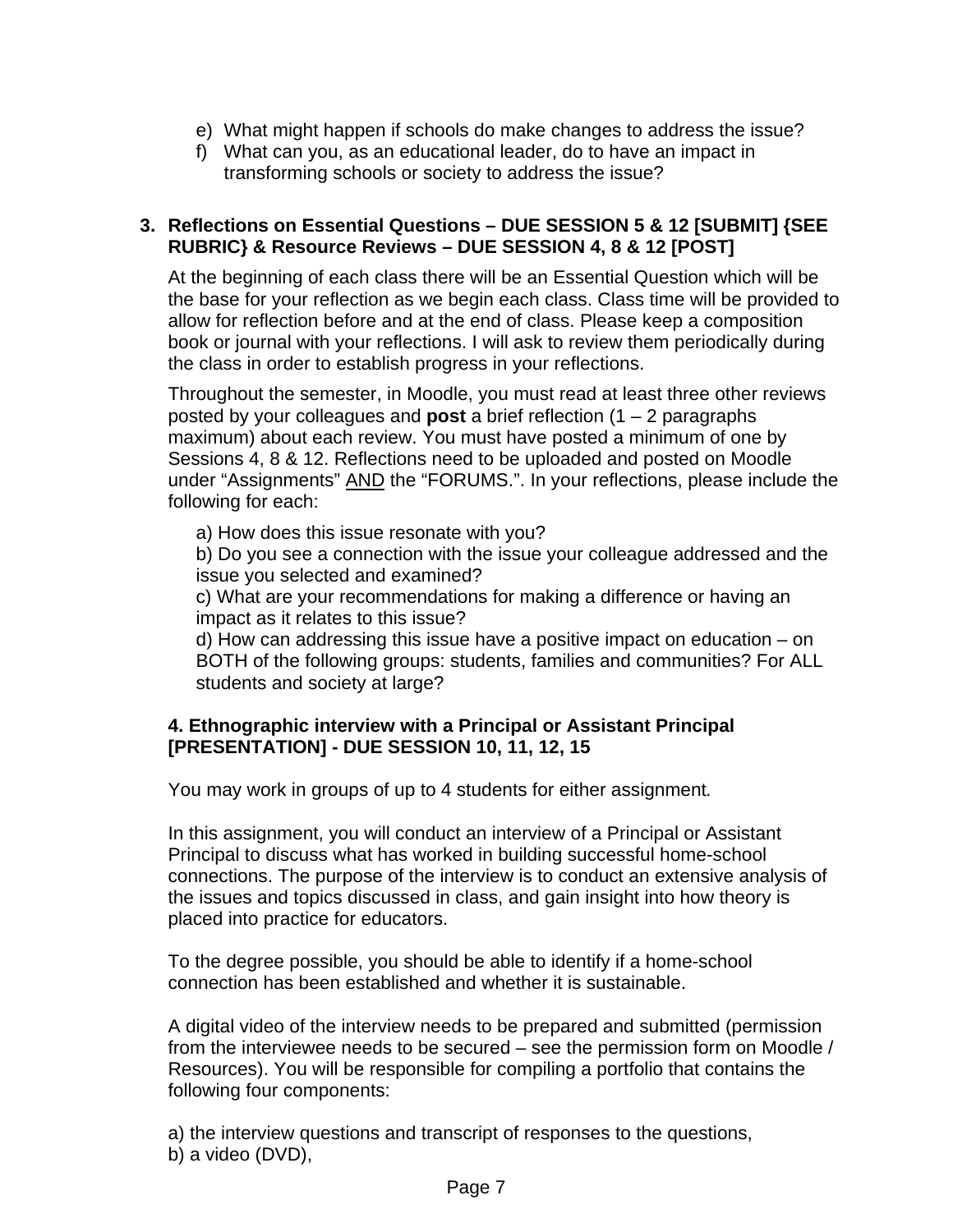c) a summary and analysis of the interview (focus on the interviewee), and d) your own reflections about the interview (focus on impact on your thinking). The reflection should, minimally, address your impressions of, relate the information obtained from class discussions and describe what you learned from this experience. All students will give class presentations of the interviews.

# **OR**

## **School Family Event [SUBMIT] - DUE SESSION 10, 11, 12, 15**

You will need to plan and implement a special school event (family science night; "Cuéntame un cuento," etc.) to encourage family and community involvement in school. For the assignment, you are to submit all the artifacts:

- a) invitations or notices,
- b) agenda
- c) photos or video,
- d) a 2 to 4-page reflection MAX in response to the following questions:
	- a. How did the event incorporate families' strengths?
	- b. How did the event incorporate the diverse families' languages and cultures?
	- c. Describe the essential ambience and climate that emerged during the event.
	- d. What did you learn from the event?
	- e. What would you improve next time you implement a similar event?
	- f. Final words of wisdom you would like to share with other educators.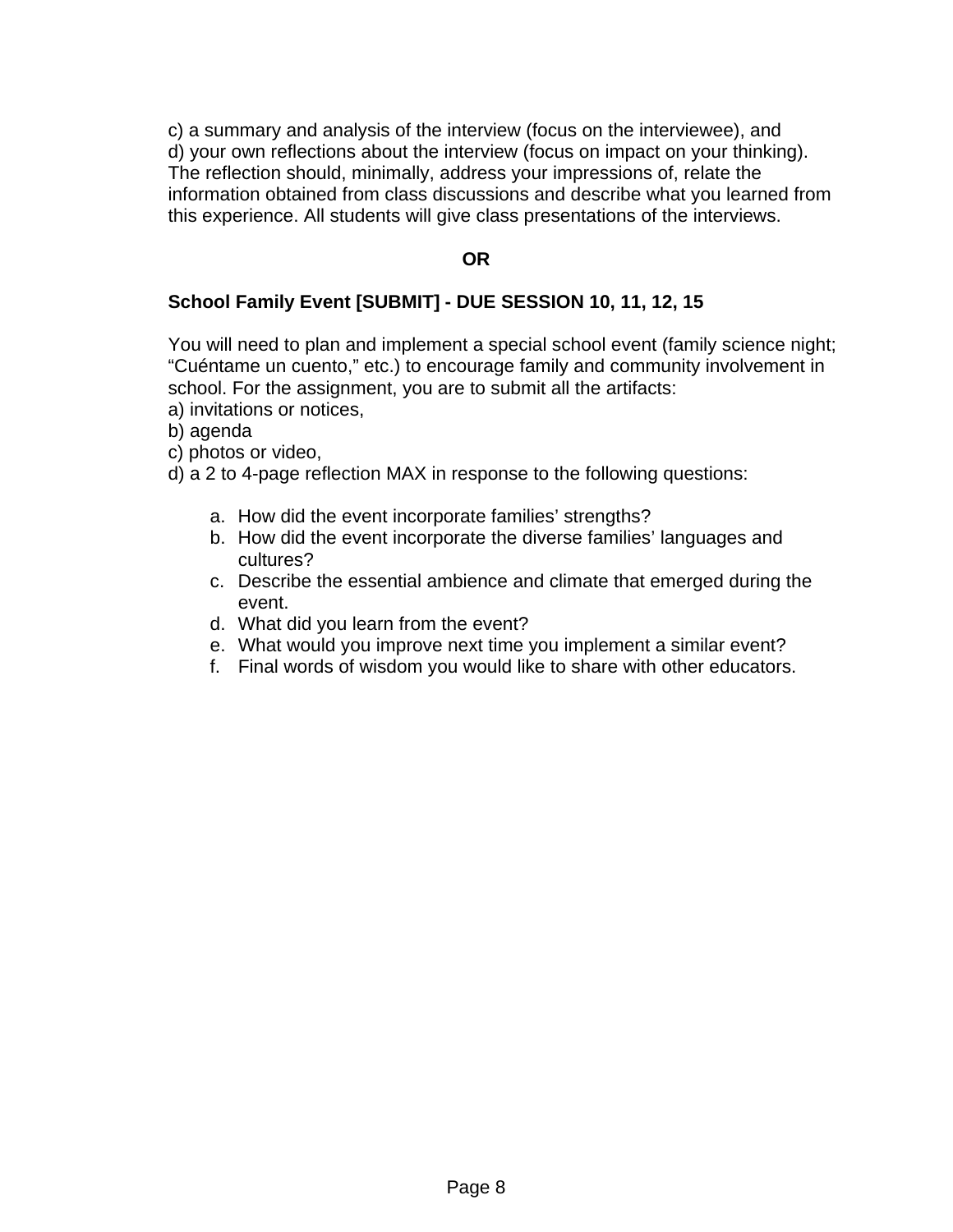# **COURSE SCHEDULE**

#### *This course schedule is tentative and may change to accommodate topics that arise during the discussions and conversations.*

| <b>Date</b><br>Session 1 | <b>Activity/Topic - In Class</b>   | <b>Readings/Assignments - Prep BEFORE Class</b><br><b>Recent Topics regarding Home-School</b> |
|--------------------------|------------------------------------|-----------------------------------------------------------------------------------------------|
| 9/1/10                   | Syllabus<br>Introductions          | Connections and diverse communities                                                           |
|                          |                                    |                                                                                               |
| Session 2                | Education and the world today      |                                                                                               |
|                          | Syllabus details and signups       | Moodle: Hoy: Academic Optimism of Schools: A                                                  |
| 9/8/10                   | <b>API/AYP Discussion</b>          | <b>Force for Student Achievement</b>                                                          |
| Session 3                | Theory to Practice in building     | Dantas & Manyak (2010) Chapter 14: Home-                                                      |
| 9/15/10                  | <b>Home-School Connections</b>     | School-Community Collaborations in Uncertain<br>Times - Francisco Rios                        |
|                          | <b>Achievement Gap</b>             |                                                                                               |
|                          |                                    | Moodle: Parent Power (2010), United States                                                    |
|                          | Personal experiences with          | Department of Education                                                                       |
|                          | diverse families in schools        |                                                                                               |
|                          |                                    | Moodle: Yosso (2005) Whose culture has                                                        |
|                          |                                    | capital? A critical race theory discussion of                                                 |
|                          |                                    | community cultural wealth                                                                     |
| Session 4                | Culture/Religion/Region/           | Dantas & Manyak (2010) Chapter 5:                                                             |
| 9/22/10                  | Neighborhood                       | Discontinuities and Differences among Muslim                                                  |
|                          |                                    | Arab-Americans: Making It at Home and School                                                  |
|                          | <b>Culture Expert Presentation</b> | - Loukia K. Saroub                                                                            |
|                          | Group #1                           |                                                                                               |
|                          |                                    | Moodle: Cole & Ahmadi (2010): Reconsidering                                                   |
|                          |                                    | Campus Diversity: An Examination of Muslim                                                    |
|                          |                                    | <b>Students' Experiences</b>                                                                  |
|                          |                                    | Moodle: Select readings                                                                       |
| Session 5                | Parents' Motivations for           | Dantas & Manyak (2010) Chapter 7: Fostering                                                   |
| 9/29/10                  | Involvement in Their Children's    | Academic Identities among Latino Immigrant                                                    |
|                          | Education                          | Students: Contextualizing Parents' Roles - Lilia                                              |
|                          |                                    | D. Monzó                                                                                      |
|                          |                                    |                                                                                               |
|                          | <b>Culture Expert Presentation</b> | Moodle: Hartman (2010): School connectedness                                                  |
|                          | Group #2                           | and Cultural Dynamics (pp. 80-85)                                                             |
|                          |                                    |                                                                                               |
|                          |                                    | Moodle: Select readings                                                                       |
|                          |                                    |                                                                                               |
|                          |                                    | Suggested Films: Quinceanera, Mi Familia                                                      |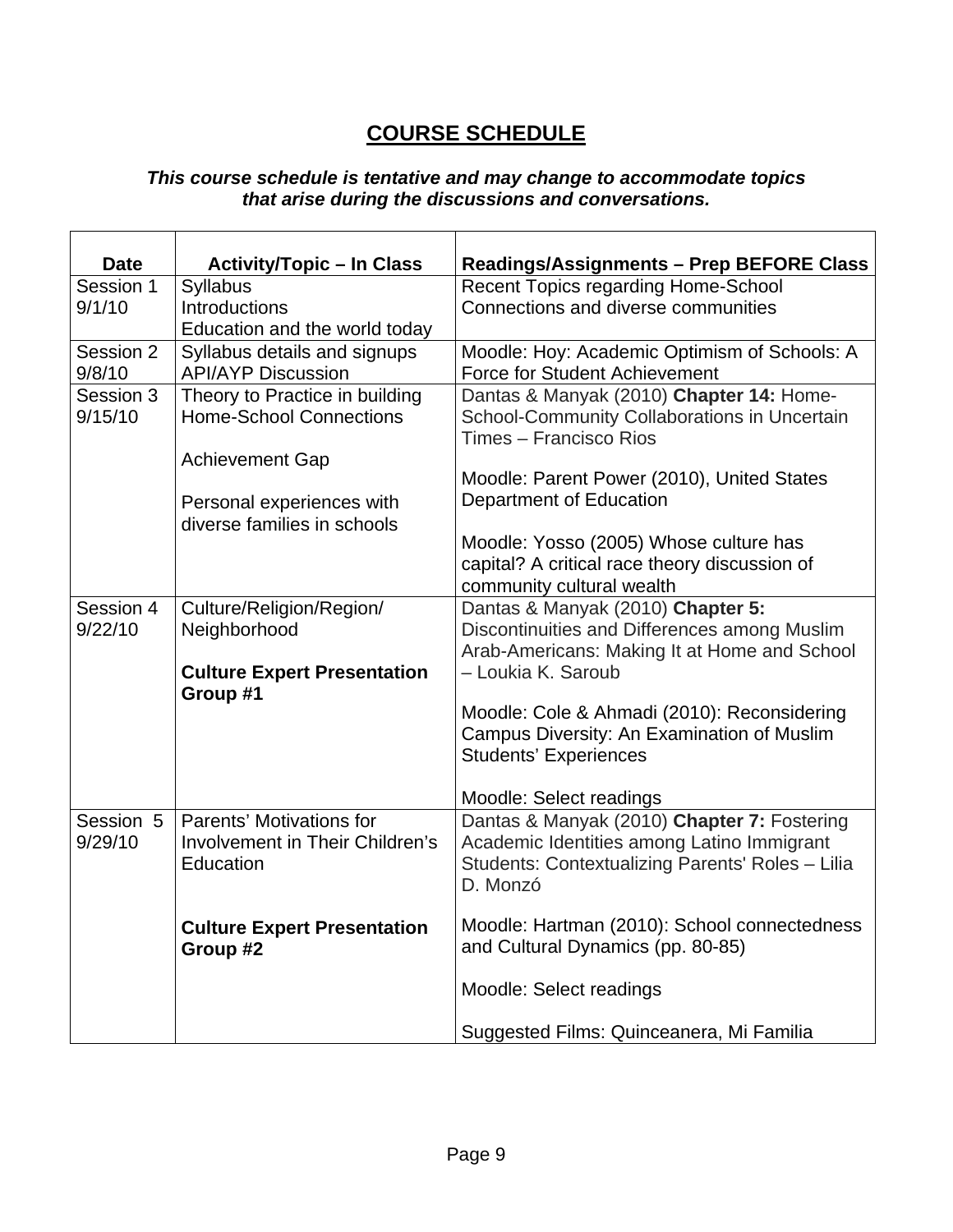| Session 6<br>10/6/10            | Influences and Challenges to<br><b>Better Parent-School</b><br>Collaborations                                                             | Moodle: Select readings                                                                                                                                                                                                                                                                            |
|---------------------------------|-------------------------------------------------------------------------------------------------------------------------------------------|----------------------------------------------------------------------------------------------------------------------------------------------------------------------------------------------------------------------------------------------------------------------------------------------------|
| <b>Moodle</b><br><b>Session</b> | Moodle Task: Draft of Interview<br><b>Questions or School Event</b><br>Project                                                            |                                                                                                                                                                                                                                                                                                    |
| Session 7<br>10/13/10           | Intercultural Considerations in<br><b>School-Family Partnerships</b><br>Chinese (a. Cantonese & b.<br>Mandarin) Culture and               | Dantas & Manyak (2010) Chapter 3: The Impact<br>of Social Dynamics on Immigrant Children's<br>Language and Literacy Practices: Learning from<br>Asian Families - Guofang Li                                                                                                                        |
|                                 | Language Expert presentations<br>by 2 groups                                                                                              | Moodle: Select readings                                                                                                                                                                                                                                                                            |
|                                 | <b>Culture Expert Presentation</b><br>Group #3                                                                                            | Suggested Films: Joy Luck Club                                                                                                                                                                                                                                                                     |
| Session 8<br>10/20/10           | African American Families and<br>Social Change                                                                                            | Dantas & Manyak (2010) Chapter 6: Building<br>Connections between Homes and Schools -<br>Melissa M. Schulz                                                                                                                                                                                         |
|                                 | a) Haitian Creole / b) AAVE / c)<br>Somali Culture and Language<br>presentations by 3 groups                                              | Moodle: Select readings                                                                                                                                                                                                                                                                            |
|                                 | <b>Culture Expert Presentation</b><br>Group #4                                                                                            | Suggested Films: The Pursuit of Happyness,<br>Akeelah and the Bee, Down in the Delta                                                                                                                                                                                                               |
| Session 9<br>10/27/10           | Parental Involvement and<br><b>Children's School Success</b>                                                                              | Moodle: Select readings                                                                                                                                                                                                                                                                            |
| <b>Moodle</b><br><b>Session</b> |                                                                                                                                           |                                                                                                                                                                                                                                                                                                    |
| 11/3/09                         | Session 10   Federal Education Initiatives<br>Ethnographic interview with a<br><b>Principal or Assistant</b><br><b>Principal Group #1</b> | Dantas & Manyak (2010) Chapter 13:<br>Respecting Children's Cultural and Linguistic<br>Knowledge: The Pedagogical Possibilities and<br>Challenges of Multiliteracies in Schools - Maria<br>José Botelho, Sarah L. Cohen, Lisa Leoni,<br>Patricia Chow, and Padma Sastri<br>Moodle: Select readings |
|                                 |                                                                                                                                           | <b>Home-School Connections in American</b><br><b>Schools - DUE SESSION 10</b>                                                                                                                                                                                                                      |